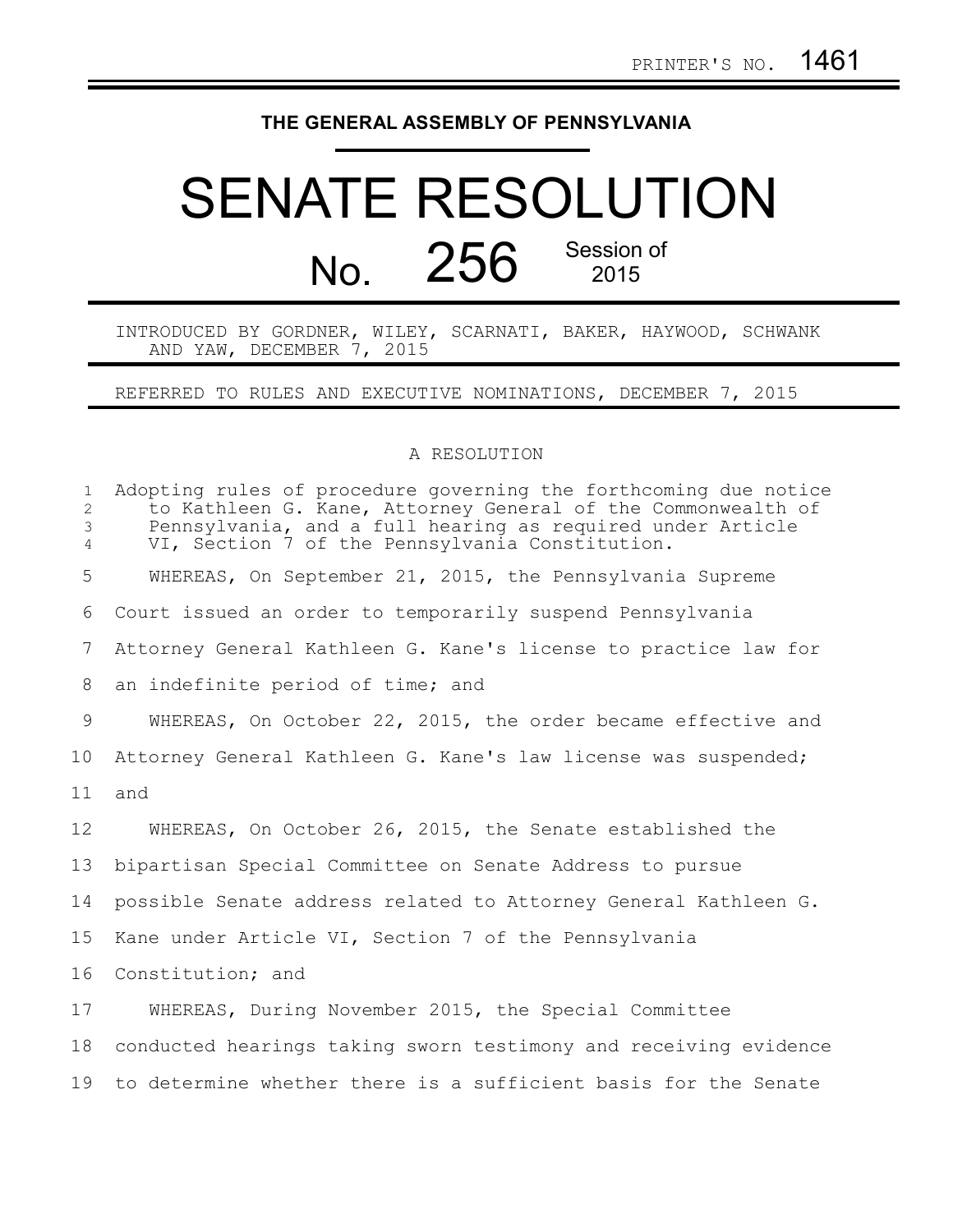to move forward with due notice to Attorney General Kathleen G. Kane and a full hearing under Article VI, Section 7 of the Pennsylvania Constitution; and 1 2 3

WHEREAS, On November 25, 2015, the Special Committee completed and published its report finding that: 4 5

(1) the Senate is vested with the constitutional authority under Article VI, Section 7 of the Pennsylvania Constitution to direct the Governor to remove an Attorney General for reasonable cause, following due notice and full hearing, on the address of two-thirds of the Senate; and 6 7 8 9 10

(2) while making no specific finding on direct removal, a sufficient basis exists for the Senate to move forward with due notice to Attorney General Kathleen G. Kane and a full hearing under Article VI, Section 7 of the Pennsylvania Constitution; 11 12 13 14 15

therefore be it 16

RESOLVED, That the Senate: 17

(1) order the Senate Sergeant-at-Arms or his designees to serve this resolution and the Special Committee Report, with all exhibits, upon Attorney General Kathleen G. Kane on or before December 11, 2015, at 5 p.m. to provide her due notice of the formal proceedings now initiated; 18 19 20 21 22

(2) proclaim that Attorney General Kathleen G. Kane's full hearing is scheduled for January 12, 2016, at 1 p.m. in Hearing Room 1 of the North Office Building at the Pennsylvania Capitol Complex; 23 24 25 26

(3) proclaim that the full hearing under Article VI, Section 7 of the Pennsylvania Constitution shall take place before the Special Committee on Senate Address, shall be open to the public and shall focus solely on examining Attorney 27 28 29 30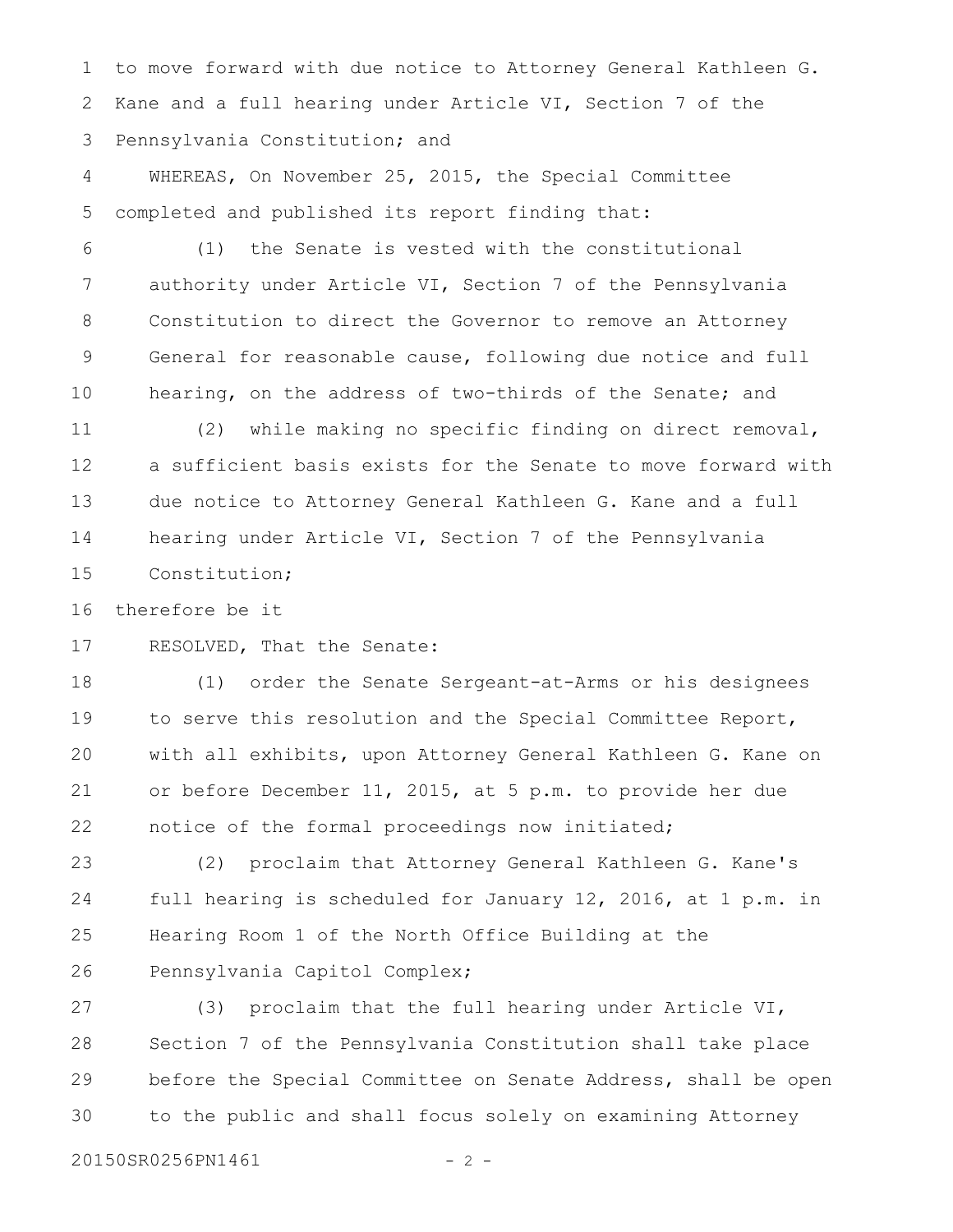General Kathleen G. Kane's ability to perform the duties of her office with a suspended law license; 1 2

(4) proclaim that Attorney General Kathleen G. Kane or her counsel may file a written response to the Special Committee Report, its exhibits or any part thereof with the President pro tempore and the Chair of the Special Committee on Senate Address any time prior to 12 noon on January 11, 2016; and 3 4 5 6 7 8

(5) adopt a set of rules to govern the hearing as follows: 9 10

Rules of Procedure For a Full Hearing Pursuant to Article VI, Section 7 of the Pennsylvania Constitution I. FORMAT OF HEARING (1) The Secretary-Parliamentarian of the Senate shall prepare the record of the hearing in the same manner as the 11 12 13 14 15 16 17

legislative proceedings of the Senate. 18

(2) Attorney General Kathleen G. Kane shall have the right to appear before the Special Committee to offer testimony, submit a sworn or unsworn statement, submit third party affidavits and/or produce documents related solely to her ability to perform the duties of her office with a suspended law license and to answer questions posed by Special Committee members. Counsel shall appear before the Special Committee with Attorney General Kathleen G. Kane and be heard upon receipt by the President pro tempore of the Senate and the Chair of the Special Committee of her written authorization appointing counsel to appear with her and to speak on her behalf. 19 20 21 22 23 24 25 26 27 28 29 30

20150SR0256PN1461 - 3 -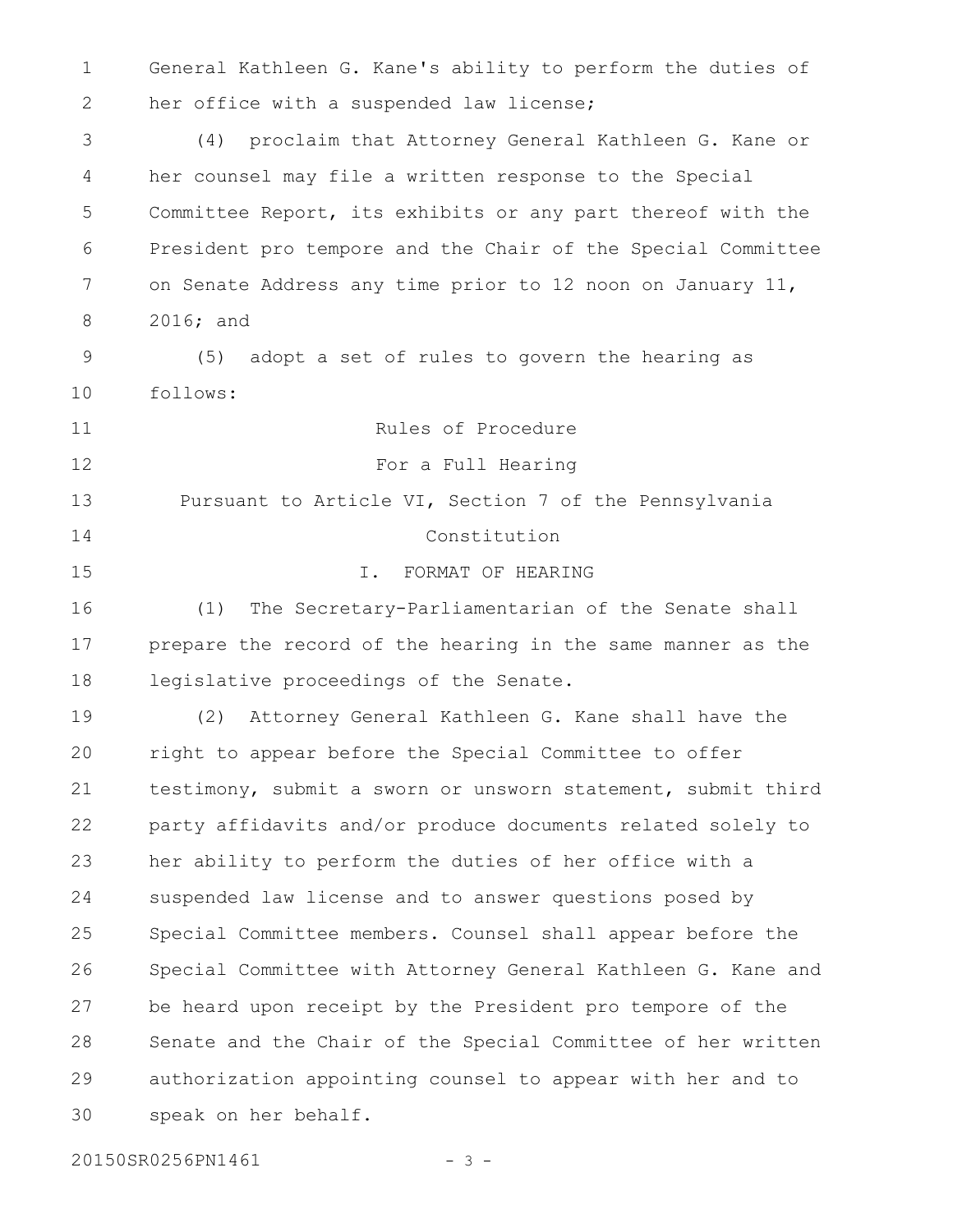(3) If Attorney General Kathleen G. Kane does not elect to appear personally before the Special Committee, she may appoint counsel to represent her and appear on her behalf before the Special Committee. Counsel shall appear and be heard upon receipt by the President pro tempore of the Senate and the Chair of the Special Committee of Attorney General Kathleen G. Kane's written authorization appointing counsel to speak on her behalf. 1 2 3 4 5 6 7 8

(4) Attorney General Kathleen G. Kane or her counsel shall have the right to present documentary evidence. 9 10

(5) Should Attorney General Kathleen G. Kane or her counsel fail to appear or participate in person, the Special Committee shall proceed with its full hearing. 11 12 13

II. ADDITIONAL DOCUMENTS OR INFORMATION Upon conclusion of the full hearing, Attorney General Kathleen G. Kane or her counsel shall be permitted to submit additional documents or information prior to January 15, 2016, at 5 p.m. Additional documents or information requested during the hearing by members of the Special Committee shall be submitted to the President pro tempore and the Chair of the Special Committee along with any other documents or information pertinent to the focus of the hearing pursuant to Rule I(2) of this resolution which Attorney General Kathleen G. Kane believes would be helpful to the Special Committee members. The Chair of the Special Committee shall immediately distribute copies of all documents or information provided under this paragraph to members of the Special Committee. III. REPORT 14 15 16 17 18 19 20 21 22 23 24 25 26 27 28

No later than 15 days following the conclusion of the hearing, the Special Committee shall submit a report to the 29 30

20150SR0256PN1461 - 4 -